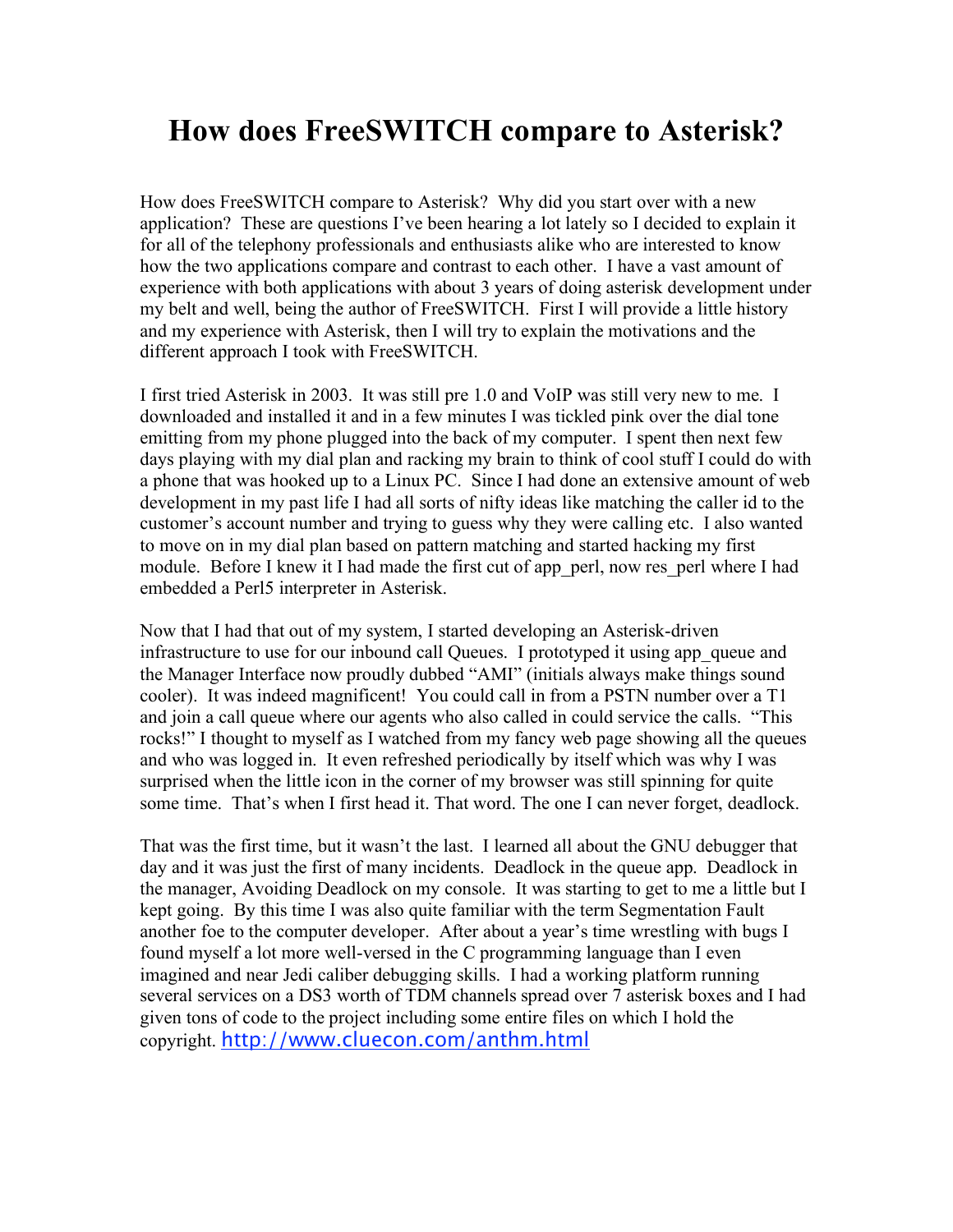By 2005, I had quite a reputation as an asterisk developer. They even thanked me in both the CREDITS file and in the book, Asterisk, The Future of Telephony. I not only had tons of applications for asterisk in tree, I had my own collection of code they did not need or want on my own site. (Still available today at http://www.freeswitch.org/node/50) Despite all of this I could not completely escape the deadlocks and crashes. I hid the problem well with restart scripts and 7 machine clusters but I could not see a way to scale my platform much more. I had to abandon some features because they just would not work right based on the way Asterisk was designed.

Asterisk uses a modular design where a central core loads shared objects to extend the functionality with bits of code known as "modules". Modules are used to implement specific protocols such as SIP, add applications such as custom IVRs and tie in other external interfaces such as the Manager Interface. The core of Asterisk is a threading model but a very conservative one. Only origination channels and channels executing an application have threads. The B leg of any call operate only within the same thread as the A leg and when something happens like a call transfer the channel must first be transferred to a threaded mode which often times includes a practice called channel masquerade, a process where all the internals of a channel are torn from one dynamic memory object and placed into another. A practice that was once described in the code comments as being "nasty". The same went for the opposite operation the thread was discarded by cloning the channel and letting the original hang-up which also required hacking the cdr structure to avoid seeing it as a new call, you will often see 3 or 4 channels up for a single call during a call transfer because of this.

/\* XXX This is a seriously wacked out operation. We're essentially putting the guts of the clone channel into the original channel. Start by killing off the original channel's backend. I'm not sure we're going to keep this function, because while the features are nice, the cost is very high in terms of pure nastiness. XXX  $*/$ 

This became the de facto way to pull a channel out of the grips of another thread and the source of many headaches for application developers. This uncertain threading scheme was one of the motivating factors for a rewrite.

Asterisk uses linked-lists to manage its open channels. A linked-list is a series of dynamic memory chained together by using a structure that has a pointer to its own type as one of the members allowing you to endlessly chain objects and keep track of them. They are indeed a useful programming practice but when used in a threaded application become very difficult to manage. One must use mutexes, a kind of traffic light for threads to make sure only 1 thread ever has write access to the list or you risk one thread tearing a link out of a list while another is traversing it. This also leads to horrible situations where one thread may be destroying or masquerading a channel while another is accessing it which will result in a Segmentation Fault which is a fatal error in the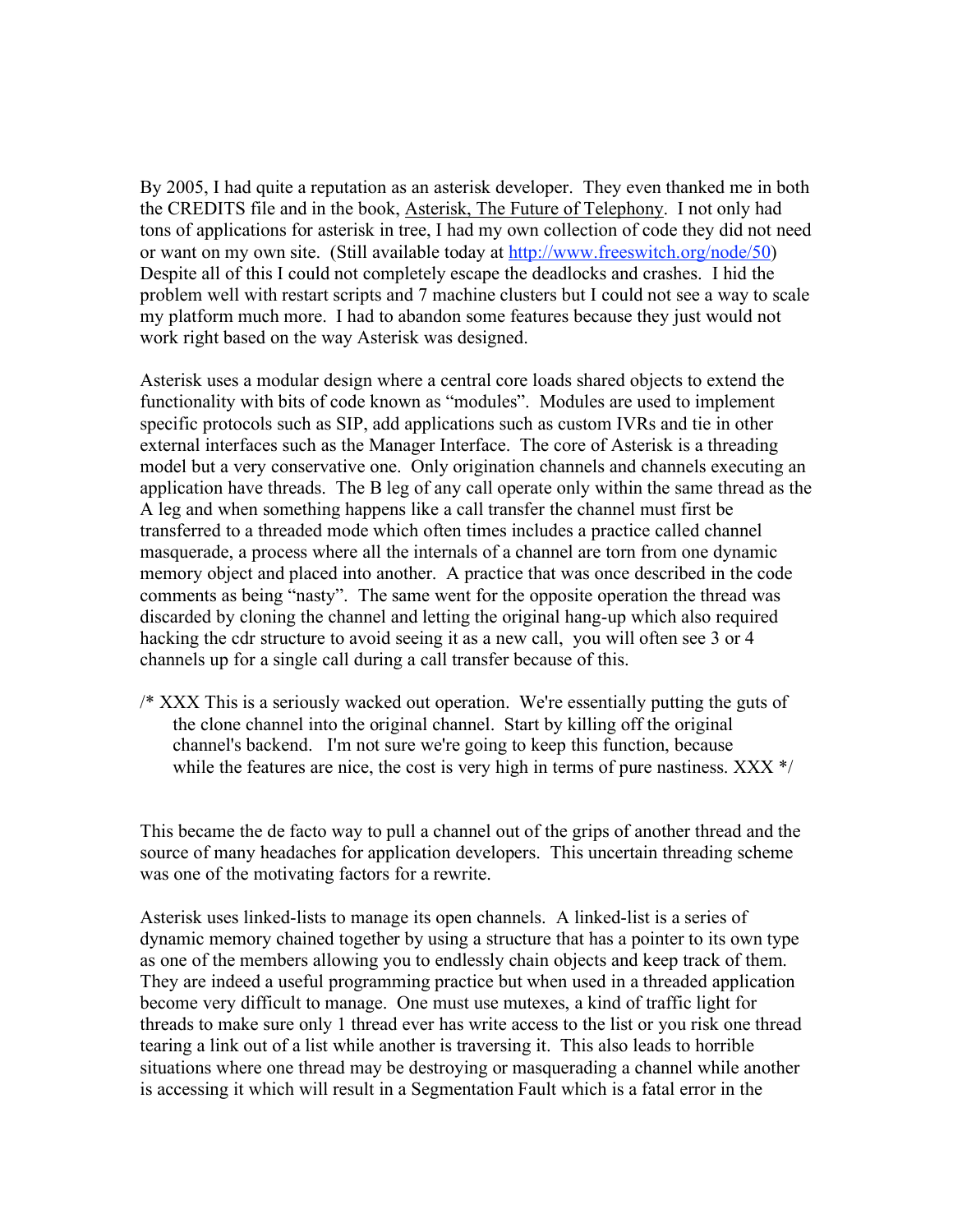program and causes it to instantly halt which, of course means in most cases all your calls will be lost. We've all seen the infamous "Avoiding initial deadlock" message which essentially is an attempt to lock a channel 10 times and if still won't lock, just go ahead and forget about the lock.

The manager interface or AMI has a concept where the socket used to connect the client is passed down into the applications letting your module have direct access to it and essentially write any data you want to that socket in the form of Manager Events which are not very structured and thus the protocol is very difficult to parse.

Asterisk's core has linking dependencies on some of it's modules which means that the application will not start if a certain module is not present because the core is actually using some of the binary code from the module shared object directly. To make a call in asterisk in at least version 1.2 you have no choice but to use app\_dial and res\_features because the code actually lives in those modules. The logic to establish a call and to do things like a forked dial actually reside in app\_dial not the core, and res\_features actually contains the top level function that bridges the audio.

Asterisk has no protection of its API. The majority of the functions and data structures are public and can easily be misused or bypassed. The core is anarchy with assumptions about channels having a file descriptor, which is not always necessary in reality but is mandatory for any asterisk channel. Many algorithms are repeated throughout the code in completely different ways with every application doing something different on seemingly identical operations.

This is only a brief summary of the leading issues I had with Asterisk. I donated my time as a coder, my servers to host the CVS repository and served as a bug marshal and maintainer. I organized a weekly conference call to plan for the future and address some of the issues I have described above. The problem was, when one looks at this long list of fundamental changes then thinks about how much work it would take and how much code may have to be erased or rewritten, the motivation to address the issues begins to fade. I could tell not many people would be on board with my proposal to start a 2.0 branch and rewrite the code. That is why in the summer of 2005 I decided I would do it myself.

My primary focus on FreeSWITCH was to start from the core and trap all the common functionality under the hood and expose it in a pyramid to the higher levels of the application. Like Asterisk, the Apache Web Server heavily inspired me and I chose to use a modular design. From the first day the basic fundamentals I chose to adhere to were that every channel has it's own thread no matter what it was doing and that thread would use a state machine function to navigate its way through the core. This would ensure that every channel would follow the same predictable path and state hooks and overrides could be placed into the machine to add important functionality very similar to how methods and class inheritance works in an object oriented programming language.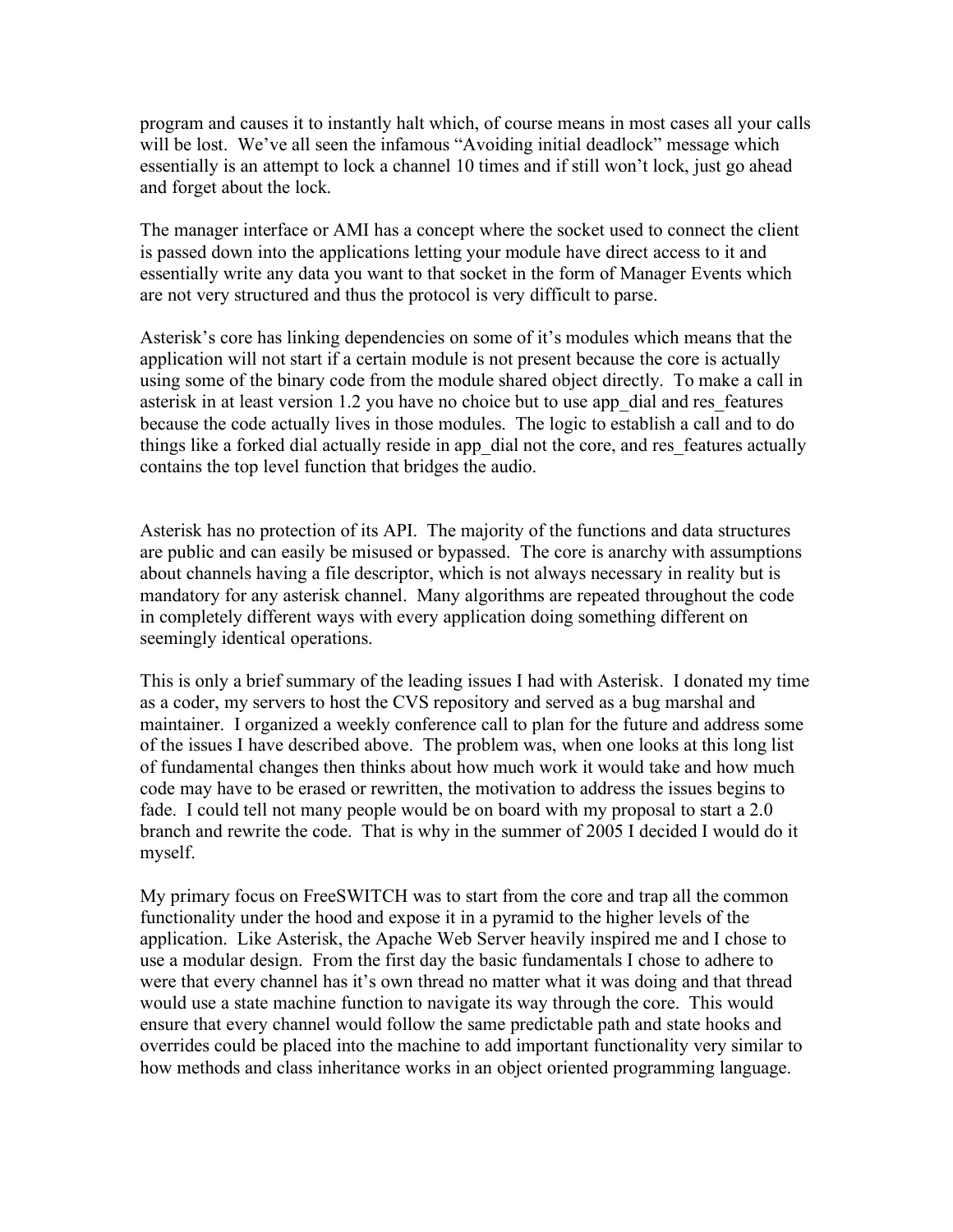It hasn't been easy. Let me tell you. I've had my fair share of Segmentation Faults and Deadlocks while coding FreeSWITCH , (a lot more of the former than the latter I must say). But I built the code from the core and went from there. Since all of the channels operate in their own thread and there are occasions where you need to interact with them, I use read/write locking so the channels can be located from a hashing algorithm rather than a linked list and there is an absolute guarantee that the channel cannot be accessed or go away while an outside thread has reference to it. This alone makes it much easier to sleep at night and obsoletes the need for "Channel Masquerades" and other such voodoo.

The majority of functions and objects supplied by the FreeSWITCH core are protected from the caller by forcing them to be used the way they were designed. Any concept that is extensible or provided by a module has a specific interface which is used to front end that functionality therefore the core has no linking dependency on any of its modules. There is a clear cut layered API with the core functions being on the bottom and the amount of functions on each subsequent layer decreasing as the functionality increases. For instance it's possible to write a large function that uses an arbitrary file format module to open and play audio to a channel. But in the next layer of API there is simply a single function that will play a file to a channel that is then extended to the dial plan tools module as a tiny application interface function. So you can execute the playback from your dial plan, from your custom C application using the same function or you can write your own module that manually opens the file and plays it all using the services of the file format class of modules without ever divulging it's code.

FreeSWITCH is broken into several module interfaces. Here is a list of them:

Dialplan:

Implement the ring state of a call, take the call data and make a routing decision.

Endpoint:

Protocol specific interface SIP, TDM etc.

## ASR/TTS:

Speech recognition and synthesis.

## Directory:

LDAP type database lookups.

## Events:

Modules can fire existing core events as well as register their own custom events Which can be parsed from an event consumer at a later time.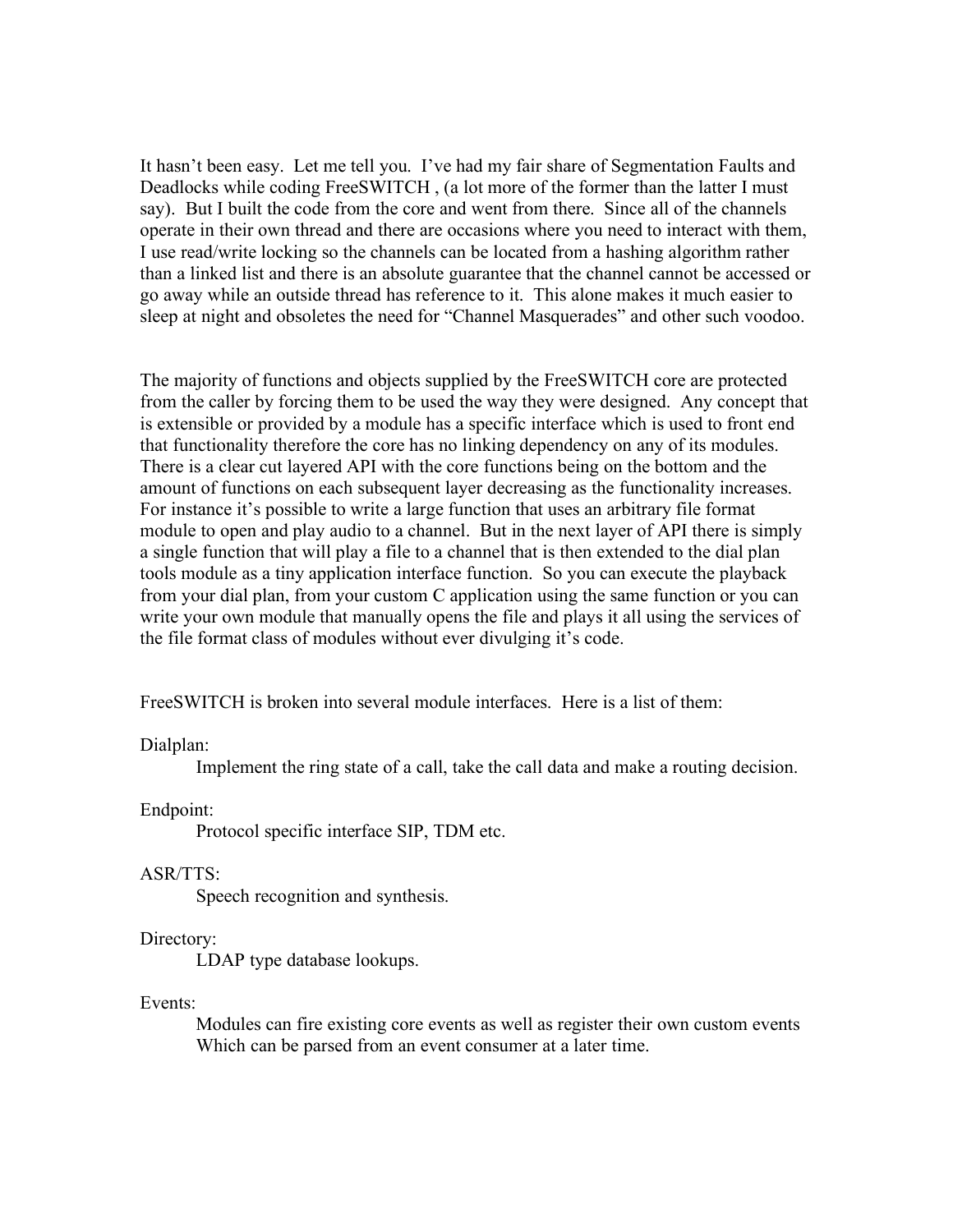## Event Handlers:

Remote access to events and CDR.

#### Formats:

File formats such as wav.

#### Loggers:

Console or file logging.

# Languages:

Embedded languages such as Python and JavaScript.

#### Say:

Language specific modules to construct utterances from sound files.

# Timers:

Reliable timers for packet interval timing.

#### Applications:

Applications you can execute on the call such as Voicemail.

#### FSAPI (FreeSWITCH API interface [see I use initials too!])

Command line functions, XMLRPC functions, CGI type functions, Dialplan function variables exposed with a string in, string out prototype.

# XML

There are hooks to the core XML registry that make it possible to do realtime lookups and create XML based CDRs

All of the FreeSWITCH modules work together and communicate with each other only via the core API and the internal event system. Great care was taken to ensure this and avoid any unwanted behavior from outside modules.

The event system in FreeSWITCH was designed to keep track of as much as possible. I designed it under the assumption that most users of the software would be connecting to FreeSWITCH remotely or using a custom module to gather call data. Thus, every important thing that happens in FreeSWITCH results in an event firing. The events are very similar to an email format having headers and a body. Events can be serialized into either a standard text format or an XML representation. Any number of modules may be written to connect to the event subsystem and receive events about presence, call state and failures. The in-tree mod\_event\_socket provides a TCP connection on which events can be consumed as well as log data. In addition call control commands may be sent over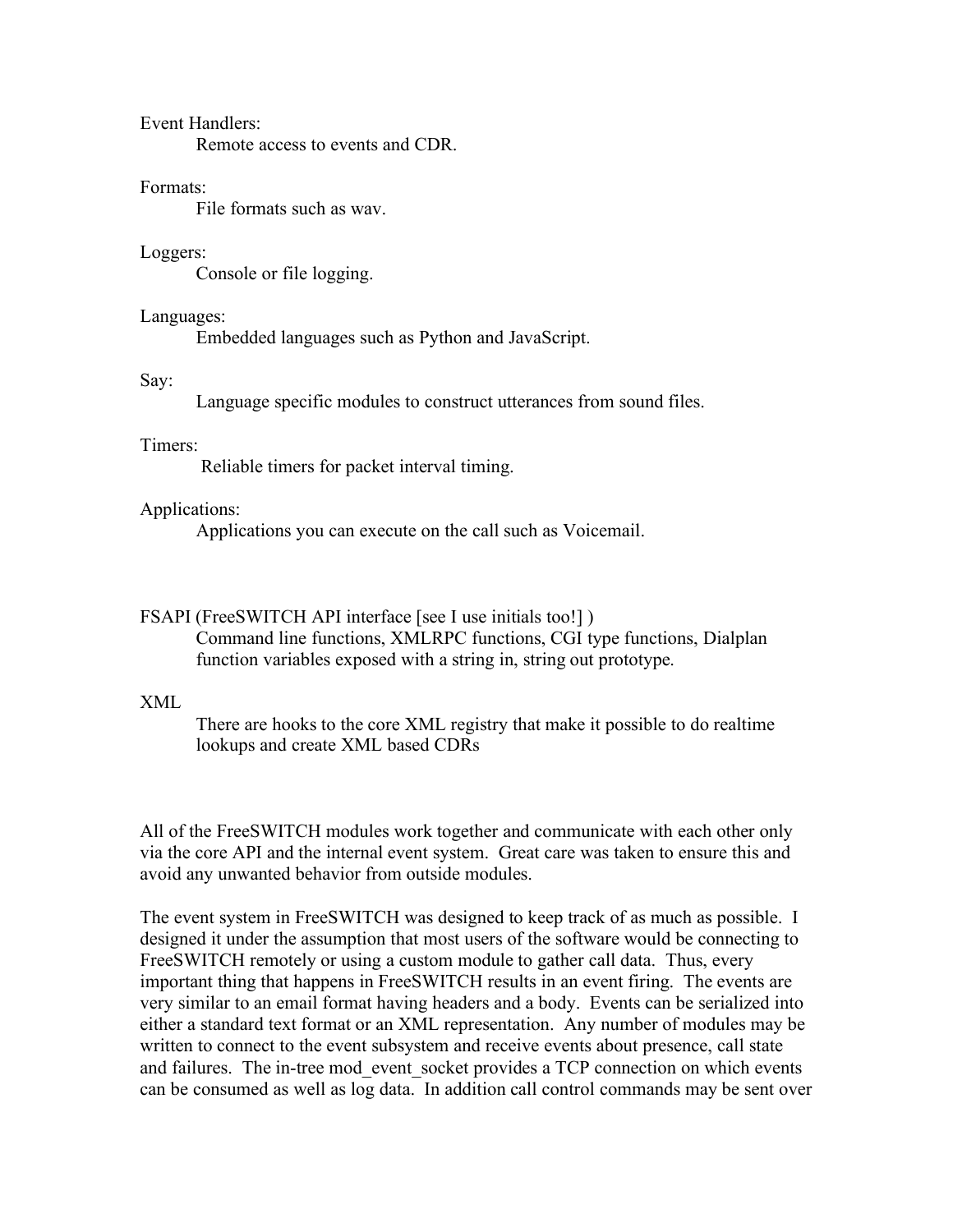this interface as well as bi-directional audio flow. The socket can be established by either an in-progress call as an outbound connection or from a remote machine as an inbound connection.

Another important concept in FreeSWITCH is the centralized XML registry. When FreeSWITCH loads it opens a top-level XML file which is fed into a pre-processor that parses special directives to include other smaller xml files and to set global variables which can be referenced from that point forward to template the configuration. For instance you can set the preprocessor directive to set a global variable like this:

<X-PRE-PROCESS cmd="set" data="moh\_uri=local\_stream://moh"/>

now even on the next line in the file you can use  $\frac{1}{2}$  moh uri} and it will be replaced by local stream://moh in the post processed output. The final post processed registry is loaded into memory and accessed by the modules and the core to provide several vital sections to the application:

# Configuration

Configuration data to control the behaviour of the application.

# Dialplan

An XML representation of a dialplan that can be used by mod\_dialplan\_xml to route calls and execute applications.

## Phrases

A markup of IVR phrase macros to use from IVRs and to speak multiple languages.

# **Directory**

A collection of domains and users for registration and account management.

Using XML hook modules, you can bind your module to lookups in the XML registry and, in real time, gather the required information and return it to the caller in place of the static data in the file. This makes it possible to do purely dynamic SIP registrations and dynamic voice mailboxes and dynamic configuration of a cluster using the same model as a web browser and a CGI application.

With embedded languages such as JavaScript, Java, Python and Perl, it's possible to write scripted application that can control the underlying power with a simple high-level interface.

The first phase of the FreeSWITCH project was to create a stable core on which to build scalable applications. I am happy to report that it will be completed on May  $26^{th}$  2008 with the release of FreeSWITCH 1.0 "phoenix". We have been able to out perform